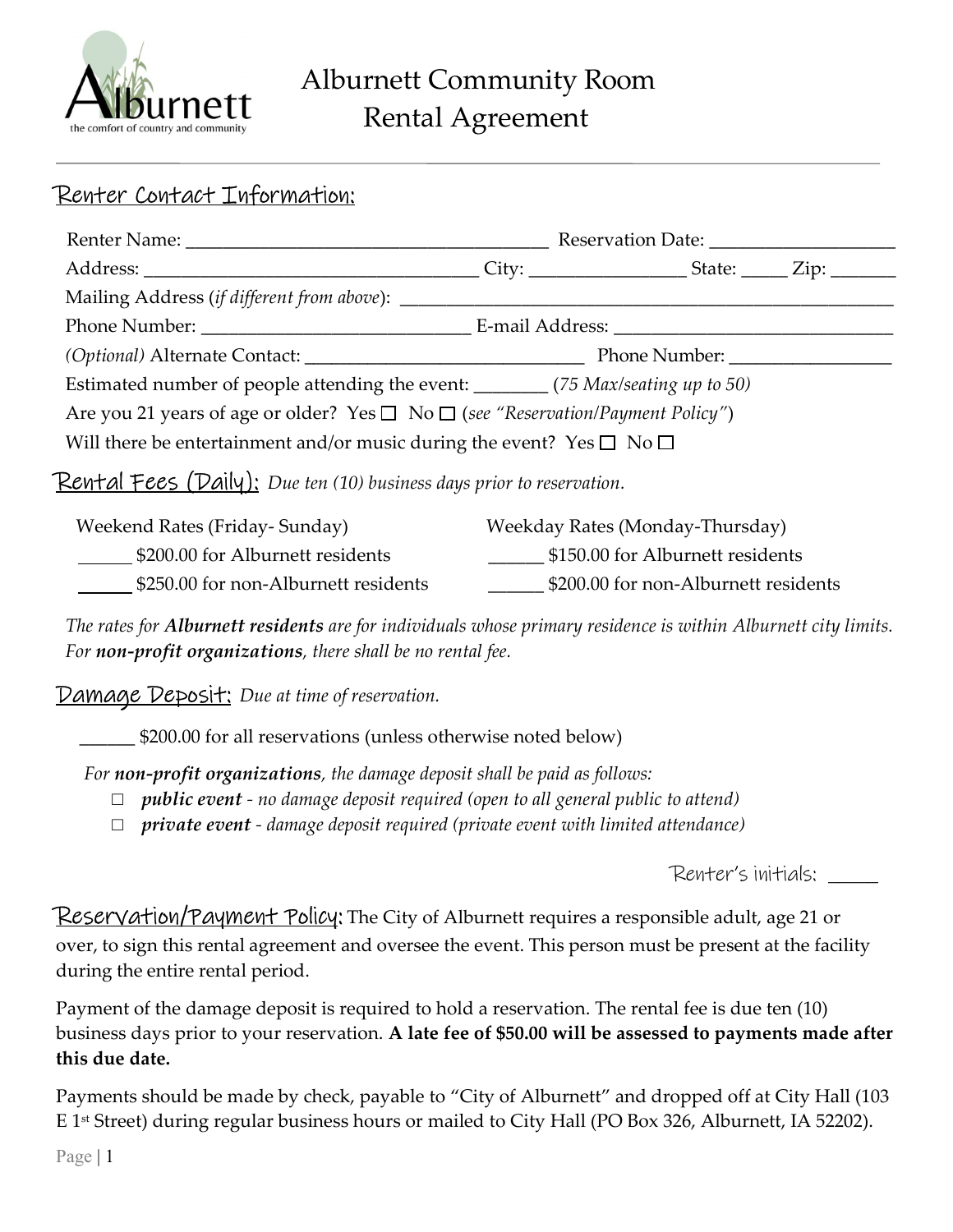### (Reservation/Payment Policy continued)

The reservation is for the entire day, regardless of if it is used. Everyone, including Renter, must be out of the facility and off the premises by  $10:00$  p.m. on the date of the event. To make accommodations for accessing the facility for your event, please contact City Hall (319-842-2692) the week prior to your event. Access to the facility shall be guaranteed by 8:00 a.m. the day of the event. No access shall be permitted prior to or after the reservation date without a separate rental agreement for such additional days.

Renter's initials: \_\_\_\_\_\_\_\_\_

**Cancellation Policy:** In the event of a cancellation, a refund will be issued if notice of cancellation is given more than ten (10) business days prior to reservation date. Cancellation of less than ten (10) business days shall result in the forfeiture of entire damage deposit.

Renter's initials: \_\_\_\_\_\_\_\_\_

 $\mathbf{r}$ Cleaning Policy: Renter is responsible for cleaning the Community Room after use, including bathrooms, kitchen, and all facilities therein. It is also the responsibility of Renter to restore the rented area to the condition existing prior to Renter's occupancy, which includes, but is not limited to, returning tables and chairs to their original location. A checklist including cleaning requirements will be provided upon reservation. If the Community Room is not cleaned to the standards required and additional services for cleaning are necessary, these services will be withheld from the damage deposit at a rate of \$75.00/hour with a one (1) hour minimum. Cleaning standards are to the sole discretion of City of Alburnett officials and staff.

Renter's initials: \_\_\_\_\_\_\_\_\_

Damages: Any damage to the Community Room and facilities therein, or to any city-owned property or equipment caused during Renter's use and occupancy will be withheld from the damage deposit at the full cost of necessary repair or replacement. The assessment and determination of damages shall be at the discretion of City of Alburnett officials and staff.

Inventory will be taken after each event and if any items are missing, the city may deduct the cost of missing item(s) from the damage deposit to cover the replacement of such items.

If a key card provided to access the facility is lost or damaged, there will be a \$50.00 replacement fee.

Renter acknowledges responsibility for any additional costs which exceed the amount of the damage deposit. If the city finds it necessary to use other remedies to recover damages (legal fees, collection fees, administrative costs, etc.), Renter acknowledges responsibility for such costs and agrees to reimburse the City of Alburnett for such costs within sixty (60) days.

Renter's damage deposit check will be shredded following the rental period, provided there are no damages, repairs, or cleaning issues. The city shall notify Renter of any issues within three (3) business days following the reservation.

Renter's initials: \_\_\_\_\_\_\_\_\_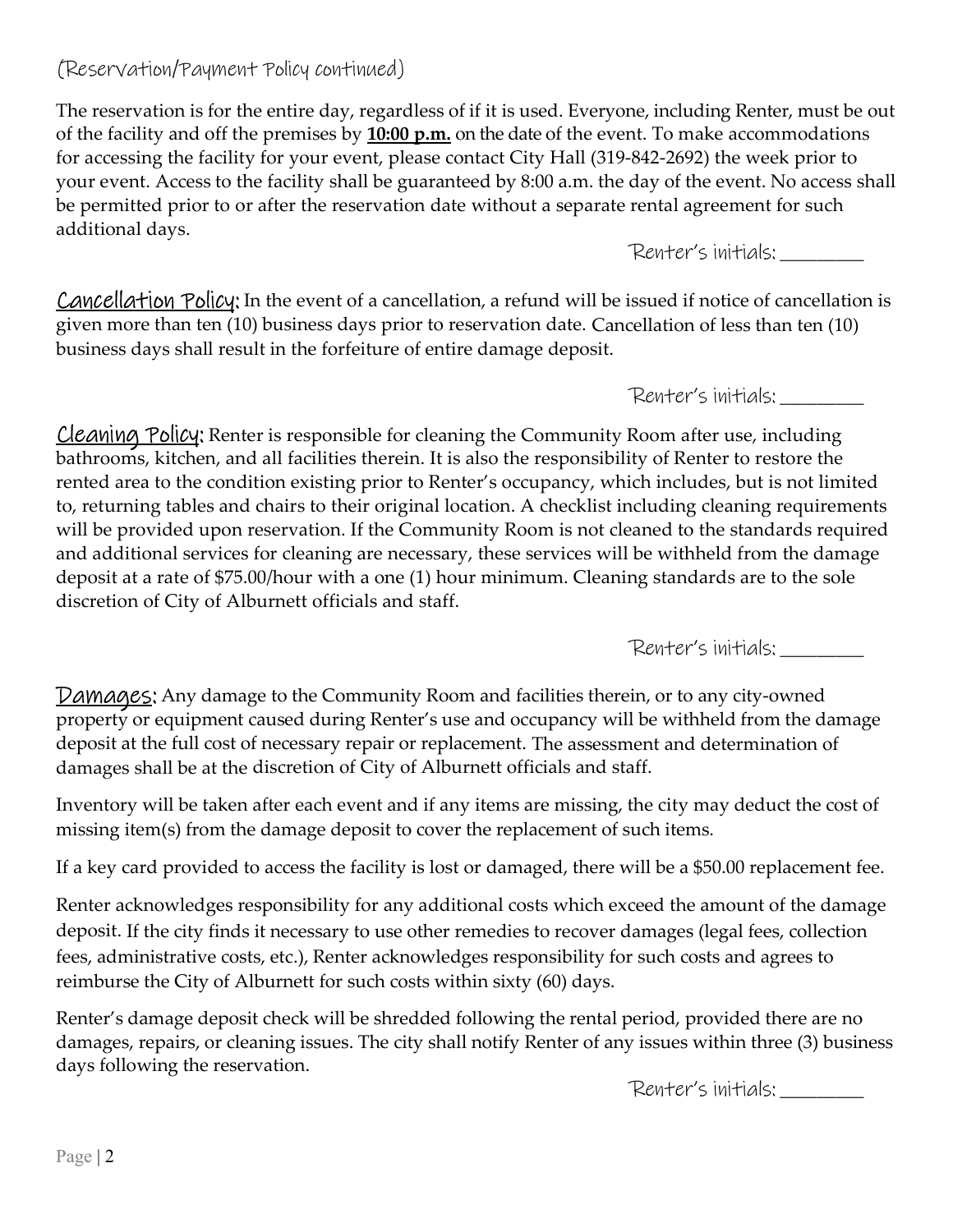**Indemnification and Termination:** The City of Alburnett reserves the right to terminate Renter's event at any time, retain all or any portion of the damage deposit and assess the Renter for any costs that exceed the amount of the damage deposit, in the event of failure by Renter to comply with any part of this Agreement.

Renter hereby agrees to indemnify, defend, and hold harmless the City of Alburnett, including city staff and officials, from any loss, claim, liability, damage, and/or injury to persons and property that in any way may be caused in whole or in part, by or occur during Renter's use or occupancy of the Community Room and facilities therein.

The City of Alburnett reserves the right to refuse service to anyone.

Renter's initials: \_\_\_\_\_\_\_\_\_

### Rules and Regulations: Ξ

- $\checkmark$  The Community Room will be rented on a first come, first serve basis and payment of the damage deposit is required to hold a reservation.
- $\checkmark$  Any complaints of noise or reports of unlawful activity will be enforced by the Linn County Sheriff's Department.
- $\checkmark$  All trash shall be taken out at the end of your event. There is a dumpster provided for this purpose on the North side of the building.
- $\checkmark$  All items brought in for an event must be removed prior to leaving the building. Any items left behind may be discarded.
- $\checkmark$  No decorations or other items may be placed or mounted on walls.
- $\checkmark$  Tables and chairs are provided for use during event. Tables and chairs may not be removed from the facility.
- $\checkmark$  Renter is responsible for putting tables and chairs back in their original locations and restoring rental area to the condition existing prior to Renter's occupancy.
- $\checkmark$  Renter is responsible for providing any items necessary for event including, but not limited to dishes (plates, bowls, cups, etc.), eating and serving utensils, cutlery, pitchers, etc.
- $\checkmark$  Access to TV screens/monitors is available for use during an event at the request of Renter.
- $\checkmark$  Smoking is not permitted in the Community Room or anywhere on the premises.
- $\checkmark$  The building shall not be left unattended while unlocked.
- $\checkmark$  No animals, except service dogs, will be allowed in the Community Room.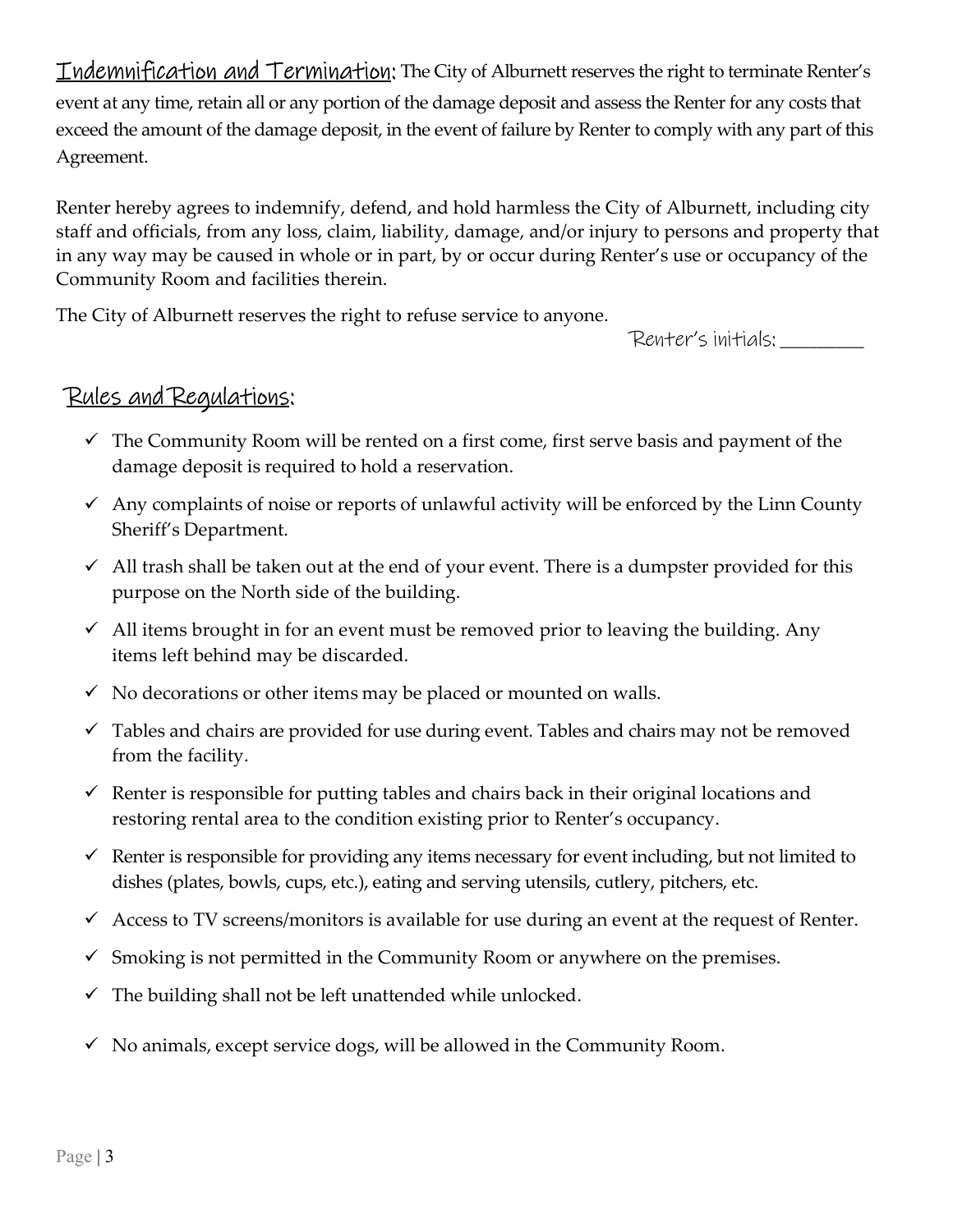- $\checkmark$  No rice, confetti, glitter, rose petals, silly string, birdseed, candles, or water beads are permitted in the Community Room. (Bubbles are permitted.)
- $\checkmark$  No fog machines, smoke machines, theatrical smoke, fireworks, candles, sparklers or similar items or devices are allowed for use on the premises.
- $\checkmark$  Any Linn County Sheriff's Deputy shall be permitted entrance to the Community Room at any time to ensure the safety and welfare of the people within.
- $\checkmark$  If the fire alarm goes off, the building must be evacuated and 911 called for immediate emergency response. No one shall be permitted to re-enter the building until the proper authorization is given. See additional Emergency Procedures below.
- $\checkmark$  The City of Alburnett retains the right to access the facility at any time, including during an event.
- $\checkmark$  The City of Alburnett is not responsible for lost, damaged, or stolen personal property before, during, or after an event.

Violations of any of the above-described rules and regulations may result in the forfeiture of the damage deposit. The city may, at its discretion, prohibit future use of the Community Room to any renter who has exhibited maliciousness or negligence relating to any part of this Rental Agreement.

Renter's initials: \_\_\_\_\_\_\_\_\_

# Emergency Procedures In the event of an emergency, call 911

#### In case of a fire…

Direct all parties to leave the Community Room immediately using any of the marked exits. Check restrooms for individuals before exiting and complete a head count to ensure everyone has safely exited the building. Notify emergency responders immediately if you are unable to account for someone.

### In case of a tornado…

During inclement weather, monitor storm and tornado warnings. If a tornado warning is issued or if you hear tornado sirens, immediately direct all individuals to take cover in the hallway leading to the restrooms. If necessary, use restrooms to ensure a safe interior space for everyone.